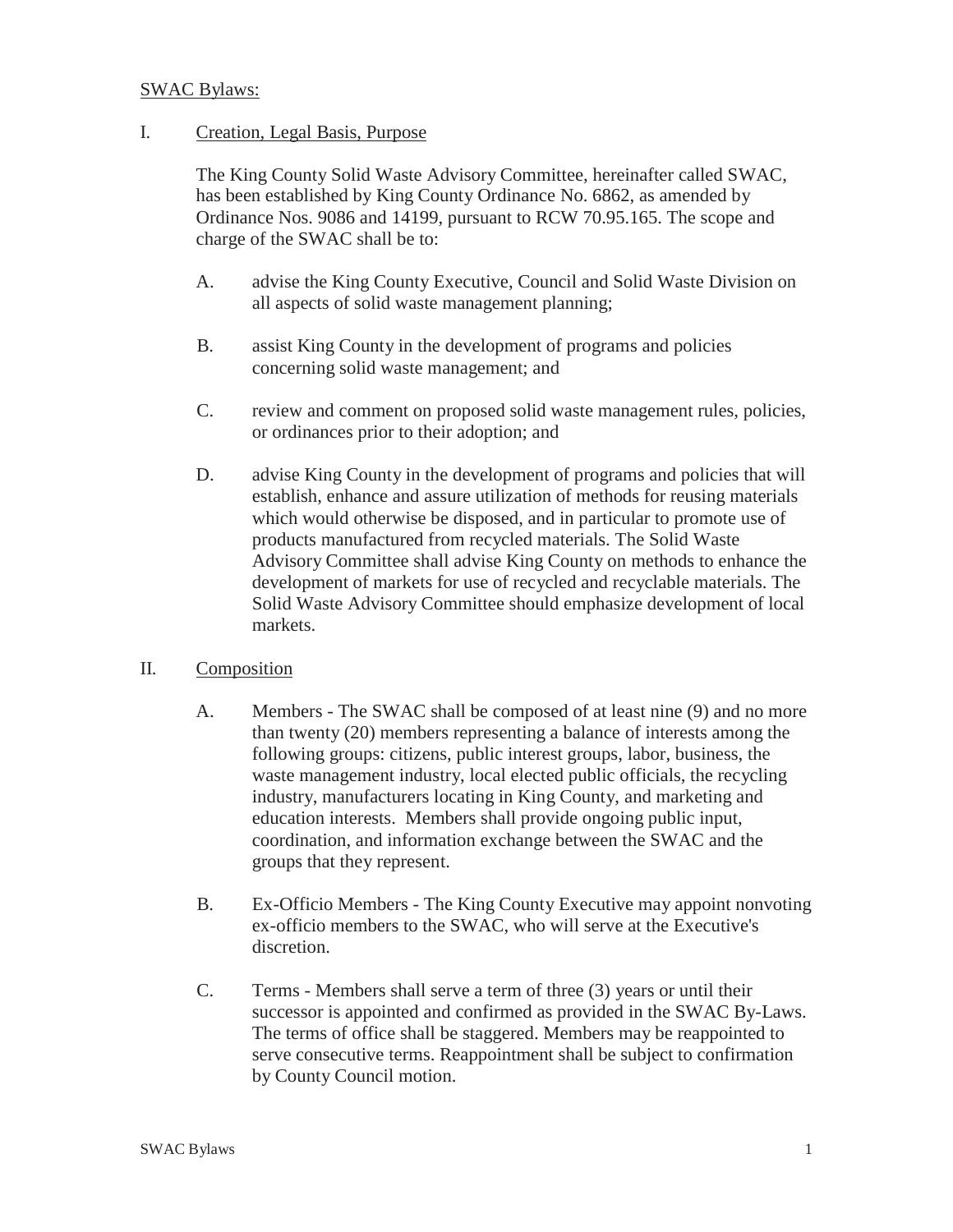- D. Chair A majority of the Committee shall elect one of its members as Chair. The Chair shall be elected at the September meeting and assume office at the October meeting. The Chair shall serve a term of one year, beginning in October of each year, and may be reelected for succeeding terms.
- E. Vice Chair A majority of the Committee shall elect one of its members as Vice Chair. The term of the Vice Chair shall be for one (1) year. The election schedule and term of the Vice Chair shall correspond to that of the Chair.
- F. Vacancies Vacancies shall be filled for the remainder of the term of the vacant position in the manner prescribed for the initial appointment.
- G. Subcommittees Subcommittees may be formed as needed for the purpose of exploring issues before the SWAC in more detail than regular SWAC meetings may allow. Standing subcommittees shall be established at the first meeting of January each year; ad hoc subcommittees may be formed during the year. Subcommittee members shall be appointed by the SWAC chair from among those volunteering. Subcommittees shall report to the full SWAC at the regular SWAC meeting following each subcommittee meeting.
- H. Attendance Each SWAC member is expected to participate in regular meetings of the SWAC and at least one subcommittee. A member of the SWAC who has attended at least one (1) of the last three (3) regular SWAC meetings and at least one subcommittee meeting in the preceding three months shall be considered to be active. A member who has missed three (3) consecutive regular meetings and has attended no subcommittee meetings in the preceding three months shall be considered inactive and may be removed from office by recommendation of the SWAC, if approved by the King County Executive, or at the discretion of the King County Executive.

### III. Staff

The SWAC shall be staffed by the King County Solid Waste Division, as necessary, to provide support to the SWAC.

### IV. Meetings

- A. Regular Meetings Meetings of the SWAC shall be called when necessary, by the Chair. It is anticipated meetings will be held monthly. At least ten days' prior notice shall be given.
- B. Minutes/Agenda Minutes of all SWAC meetings shall be kept by staff and distributed to the members within three (3) weeks after a meeting.